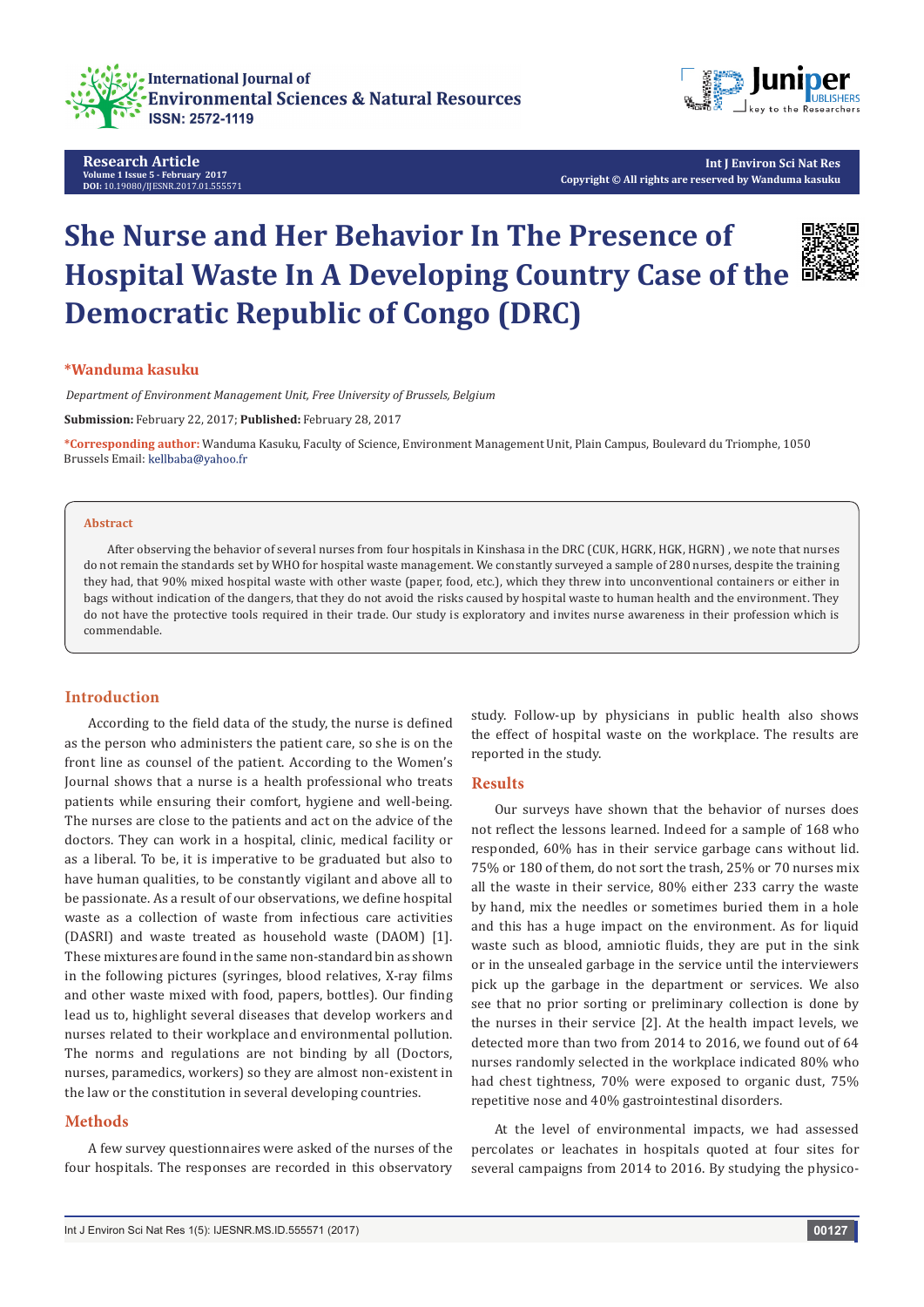# **International Journal of Environmental Sciences & Natural Resources**

chemical composition, it appears that the concentration of metals Heavy metals, chloride, sulphate, nitrate, and some alkaline as well as BD05 and DC0 concentrations are higher [3]. This shows a huge degree of pollution and further proves that hospital waste is only a mixture of DAOM and DASRI. The same concentrations are found in rivers near the site of leachate discharge from wilderness landfills [4]. It is then evident that waste mismanaged by nurses within health care facilities has a potential for environmental nuisance [5].

care and managers of the waste produced in their service. That its waste does not harm the environment but that it serves the raw material and the creation of jobs if they are revalued. It will then be necessary to reconfigure in a multifaceted way a process of rationalization of all the nursing services within each hospital structure. This forces nurses to prioritize tasks in patient care and waste management from collection to disposal. They will continue to listen and accompany patients as their main role in their profession.

#### **Conclusion**

For our part and given our observations on the ground, it is necessary to sensitize the nurses in their role as the donor of the

The pictures in the appendix show well what happens in hospitals (hospital practices of nurses) (Figures 1-5).



**Figure 1**: On the left samples without glove and on the right a mixture syringe, papers and cotton wool.



**Figure 2**: Left and right, waste bin without lid with mixed waste paper, blood and glass, bottles under the lever.



**Figure 3**: Left and right basket and was where the mixed waste is stored.

**How to cite this article:** Wanduma k. She Nurse and Her Behavior In The Presence of Hospital Waste In A Developing Country Case of the Democratic Republic of Congo (DRC). Int J Environ Sci Nat Res. 2017;1(5): 555571. DOI: [10.19080/IJESNR.2017.01.555571](http://dx.doi.org/10.19080/IJESNR.2017.01.555571
) **Provessional Republic of Congo** (DRC). Int J Environ Sci Nat Res. 2017;1(5): 555571. DOI: 10.19080/IJESNR.2017.01.